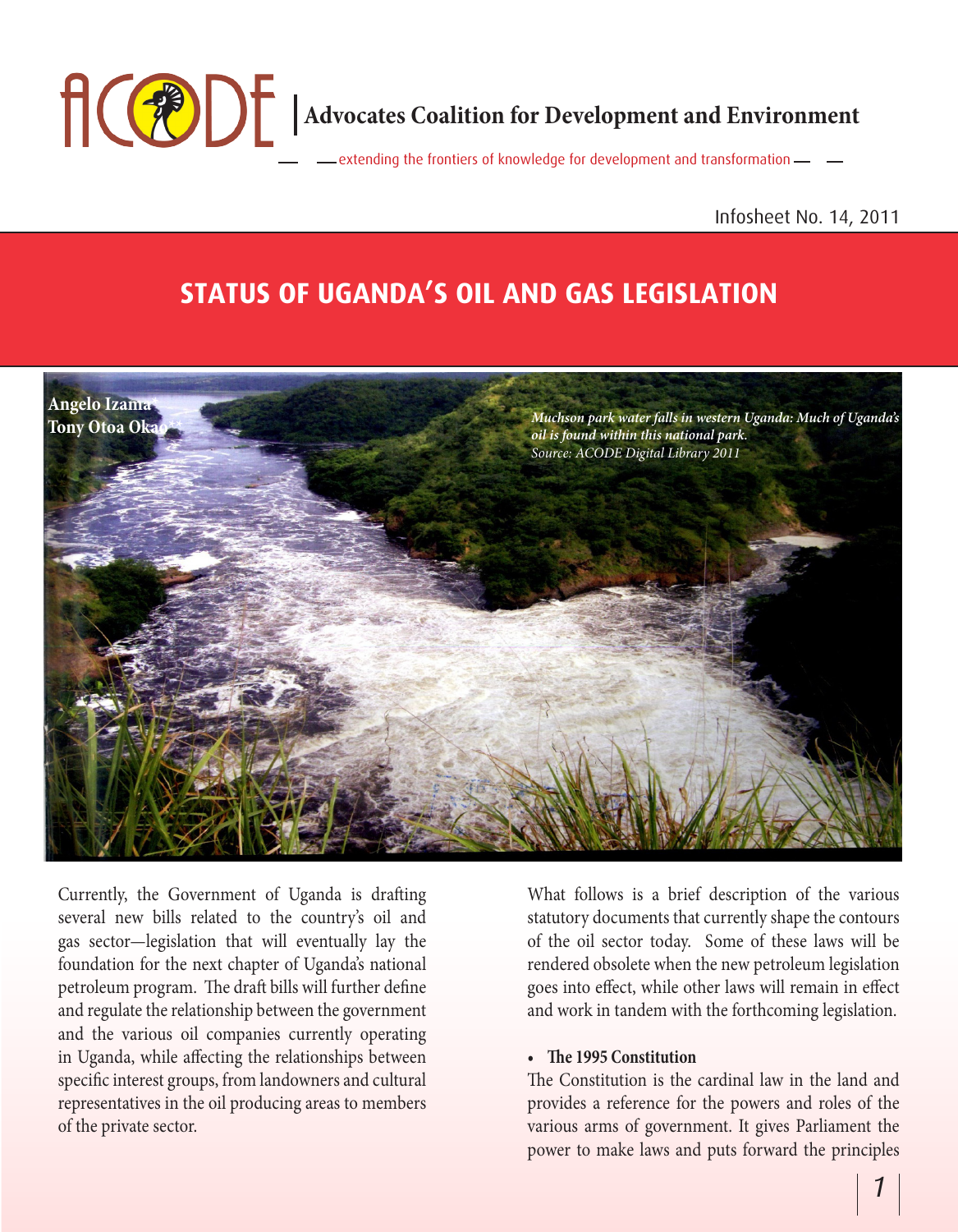of the public interest. In recent years, several cases involving transparency in the oil sector and the rights of communal landowners have used constitutional provisions as their cornerstone. In the absence of specific—and current—legislation regulating the oil sector, the 1995 Constitution is the ultimate arbiter of conflicting interests.

#### **XIII. Protection of Natural Resources**

The State shall protect important natural resources, including land, water, wetlands, minerals, oil, fauna and flora on behalf of the people of Uganda.

#### **Article 244. Minerals and petroleum**

(1) Subject to article 26 of this Constitution, the entire property in, and the control of, all minerals and petroleum in, on or under, any land or waters in Uganda are vested in the Government on behalf of the Republic of Uganda. (2) Subject to this article, Parliament shall make laws regulating -

(a) the exploration of minerals and petroleum; (b) the sharing of royalties arising from mineral and petroleum exploration; (c) the conditions for payment of indemnities arising out of exploration of minerals and petroleum; and (d) the conditions regarding the restoration of derelict lands. (3) Minerals, mineral ores and petroleum shall be exploited taking into account the interest of the individual landowners, local governments and the Government.

—Constitution of the Republic of Uganda, 1995

**• Uganda Petroleum & Production Act, Chapter 150 of the laws of Uganda 2000 [amended from the 1985 Petroleum (Exploration and Production) Act]** 

This Act is the most recent piece of legislation guiding oil exploration and production activities in the country.<sup>1</sup> Among other things, the Act gives the responsibility of directing the upstream petroleum sub-sector to the Minister responsible for oil (typically the Minister of Energy and Mineral Development), who receives applications for any petroleum rights, and is charged with issuing, renewing, and revoking petroleum exploration and production licenses. 2

**The [Uganda Petroleum and Production] Act also provides for a commissioner of PEPD, who, together with technical staff carry out petroleum promotion, initiate petroleum legislation and monitor oil companies' compliance with the laws, regulations and agreements.**

—National Oil and Gas Policy

### **• Petroleum Supply Act 2003**

The Petroleum Supply Act guides all downstream petroleum activities that involve the distribution, marketing, and selling of petroleum products. The forthcoming Petroleum Act (which, as of November 2011, has yet to be tabled before Parliament) will expand beyond downstream activities to include midstream activities, as well—from oil and gas transportation and processing, to refining.

**• Uganda Petroleum (Exploration and Production) (Conduct of Exploration Operations) Regulations 1993** These regulations currently guide the conduct of operations in the upstream petroleum sub-sector. Given their age, however, the government has recognized the need to revise them in light of global improvements in technology. Uganda's Oil and Gas Policy also mentions the need to update these regulations to account for new and growing concerns about environmental conservation and sustainable development.3

### **• The Mining Act 2003**

The Mining Act regulates the distribution of rights and benefits within Uganda's mining sector, while applying guidelines as to how the sector should be administered. It also provides the licensing regime for prospecting in minerals, and is the main reference for how royalties should be divided. When discussing the issue of royalties within the oil sector, the government has frequently made reference to the divisions put

<sup>1</sup> The National Oil and Gas Policy for Uganda, 6 2 Ibid., 6

<sup>3</sup> National Oil and Gas Policy for Uganda, 7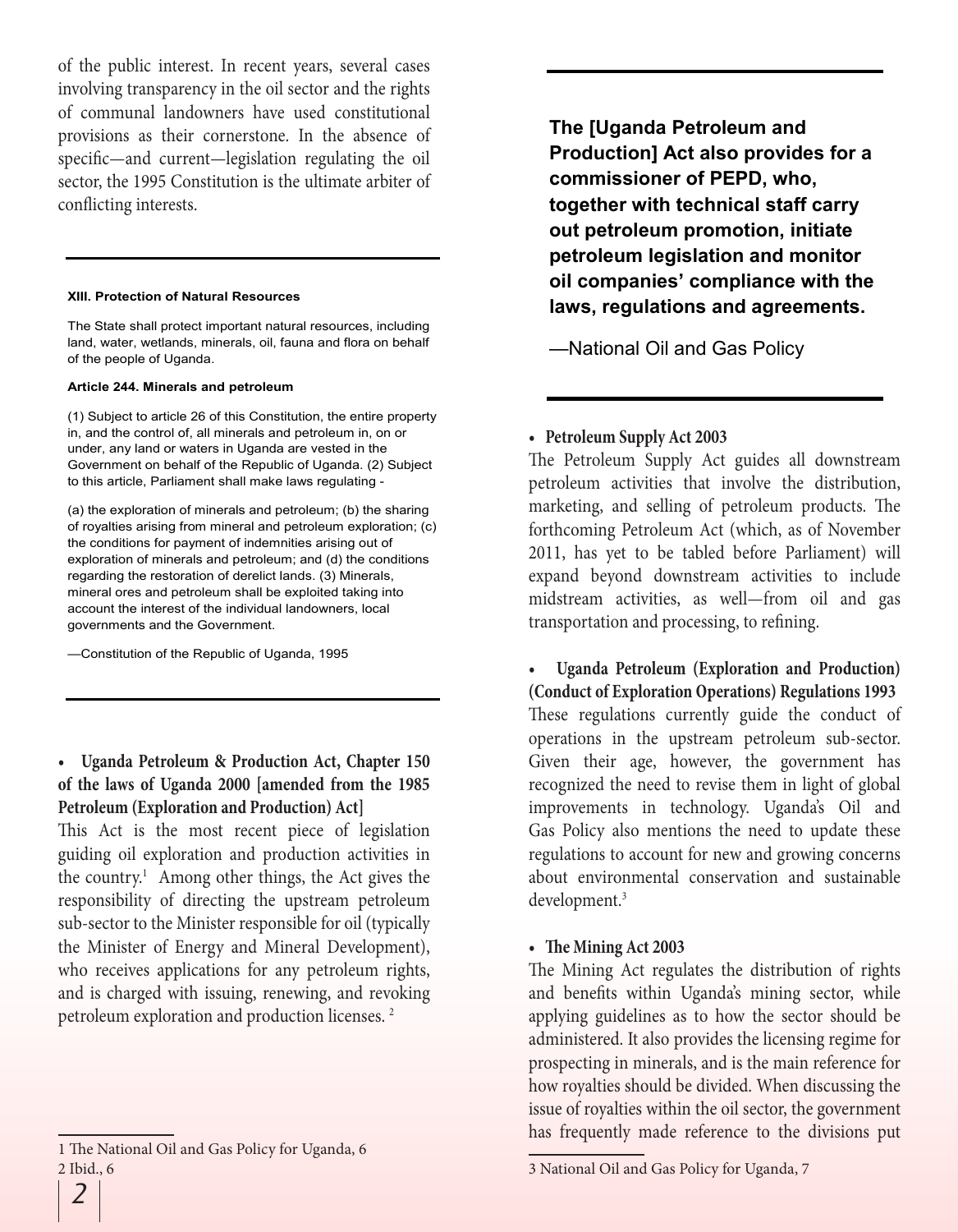### **• The Procurement and Disposal of Public Assets Act (amended) 2011**

Uganda developed a "best practices" procurement regime in response to the huge losses of public funds that the country routinely experiences. (Losses from procurement alone can range anywhere from UGX500- 900 billion per annum). In a recent parliamentary appearance, the head of the procurement regulator worried that the government has weak safeguards to protect itself when licensing various companies to engage in oil exploration, because such licensing is based on the now-antiquated 1985/1990 Petroleum (Exploration and Production) Act. It was also disclosed that a policy allowing for the participation of local companies was not being implemented, even if the licensing regime required it and the practice was encouraged by the regulator. Such anecdotes show not just why updated laws are essential, but also that Uganda's old oil sector legislation need to be brought into harmony with more recent and relevant laws and practices like the PDPA Act.

### **• Income Tax Act**

The Income Tax Act regulates taxes payable on income. With regard to the oil sector, it is the piece of legislation (first established in 1997, but amended at various points, including in 2010) which forms the basis for the tax claims by the Government of Uganda in the Heritage Oil and Gas (capital gains) tax dispute.

### **• The Public Finance and Accountability Act 2003**

This Act affects the governing of public finances and is presided over by the Auditor General (whose mandate extends through the Local Government Act 1997 and the National Audit Act 2008). More than other pieces of legislation, the PFAA will be a centerpiece of Uganda's oil sector developments. Its amendments will indicate whether oil will be centrally managed (as a part of the budget like any other income) or separated into several funds with only a portion feeding into the national budget. Debate on this issue has received less public attention, but is important nonetheless especially because the "value for money" audits by the AG are the torch bearer as to whether money has been spent according to the rules and intents stipulated in the law.

#### **Other Related Instruments**

#### **The National Oil and Gas Policy for Uganda**

The policy, which was finalized in 2008, is not law but a deriving document that outlines the principles that should guide any future legislation on oil. It was hailed by many as a progressive, if standard, document that incorporates numerous international "best practices," and puts oil resources at the disposal of the public interest.

#### **Uganda's various land laws**

The regulation of land rights and disposal will be extremely important to Uganda's oil story. In the oil sector, land is emerging as the principal source of conflict, and is likely to remain so. In a field of massive asymmetries in information—especially on the titling of land and the maintenance of accurate records—abuses have already been alleged. If land is not well managed, and transparently so, Uganda may suffer not an oil curse, but a land curse.

### **Production Sharing Agreements (PSAs)**

The PSAs are the contracts between the Ugandan government and the various oil companies currently operating with the country. Among other things, they provide guidelines for the division of any extracted oil and gas between the government and a given company. (The Petroleum Regulations Act of 1993 allows the government to sign PSAs with resource extractors). Uganda has a model PSA that details the government's positions on various issues. As of 2011, the PSAs were not public documents in Uganda, although there are numerous struggles to release them to Parliament and to the public at large.

### **• The National Environmental Management Act**

The primary law regulating the protection of the environment, this Act supersedes any other, especially contracts by oil companies, on matters environmental.

While various technical developments within Uganda's oil sector have advanced far ahead of the laws meant to regulate the sector, the oil industry in Uganda is certainly not operating in the absence of legislation.

While there are obvious weaknesses in past legislation, the legal documents today nonetheless cover a wide array of regulatory functions for the institutions, companies, and individuals participating in the sector. The upcoming petroleum bills will, among other things, include provisions for the development and production of natural gas, and will likely bring on board international best practices like Improved Oil Recovery (IOR), while incorporating the latest health, safety, and environment standards within the industry.<sup>4</sup>

<sup>4</sup> This is in reference to comments submitted by the Civil Society Coalition for Oil and Gas in Uganda in response to the previous Draft Petroleum Bill of 2010.